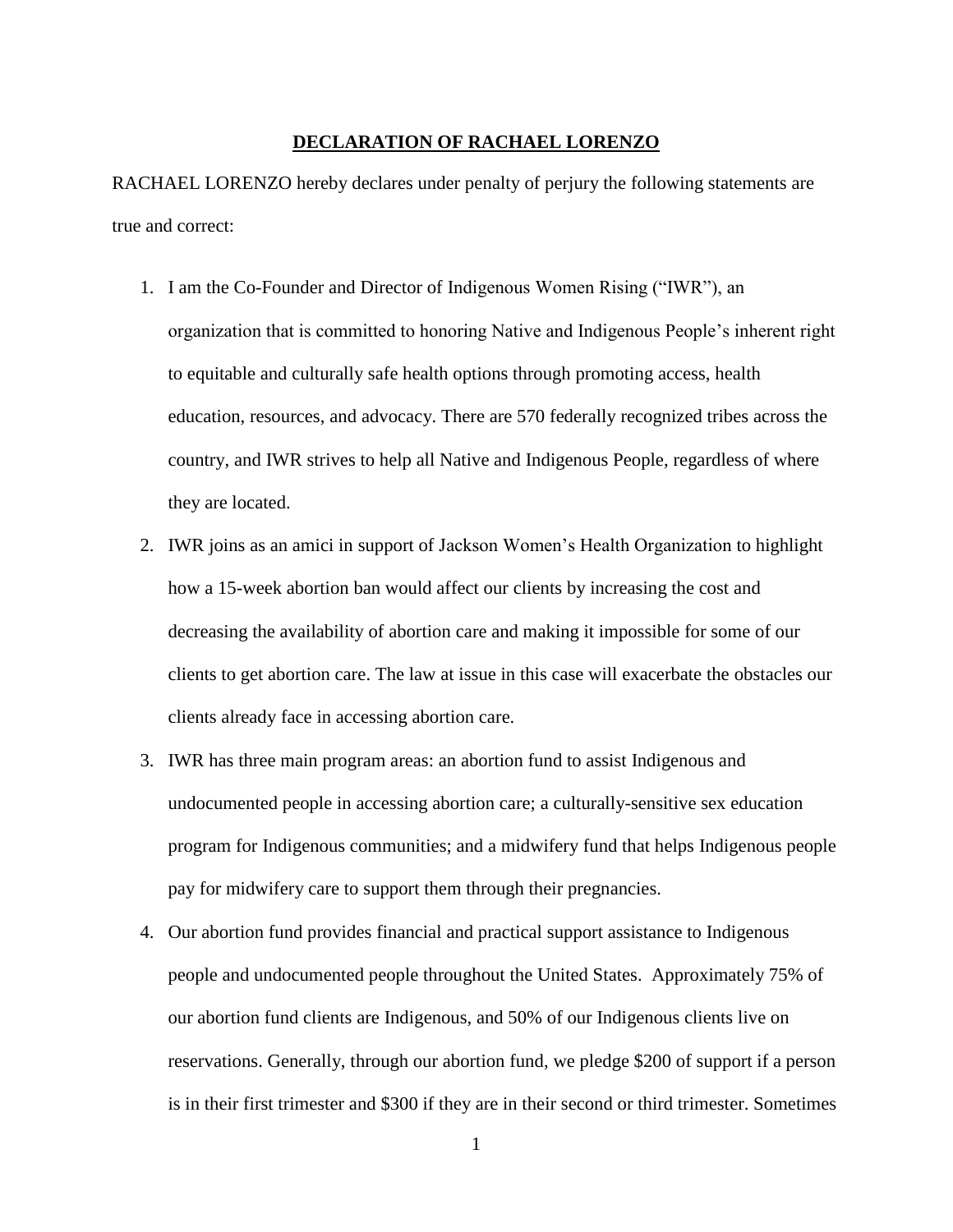we can increase these amounts if a client is still not able to pay for their abortion after our initial pledge. We also provide assistance and funding for logistics such as gas, childcare, hotel stays, and plane rides for those clients who live in very rural areas or are in their third trimester.

- 5. We routinely help clients travel off of their reservations and out-of-state for care. There are no abortion clinics on reservations. People who live on reservations face heightened travel burdens because they have to travel many hours to get off the reservation and to a state that has an abortion clinic. For example, Navajo Nation borders three states, and clients who live on the Nation often have to travel at least six hours to get to another state in order to obtain abortion care.
- 6. The COVID-19 pandemic has created additional hurdles for clients traveling off of reservations in several ways. With stay-at-home orders and less travel, it has become more difficult to coordinate access to care for clients who are experiencing intimate partner violence because they cannot get away from their abusive partner. Many tribes during the pandemic have closed down their borders, requiring people to have medical notes in order to leave the reservation. In addition, some reservations have imposed quotas on how many people can leave the reservation per day. To protect our clients' privacy and shield them from any shame or stigma, we have had to coordinate with clinics to get clients off of reservations without alerting their communities that they are leaving for abortion care. We have helped clients who cannot meet the requirements to get off of reservations in time. Often, clients are past the gestational limit of the state they are traveling to by the time they have coordinated around the tribe's travel requirements. Sometimes we are able to assist these clients in traveling to another state so that they can

2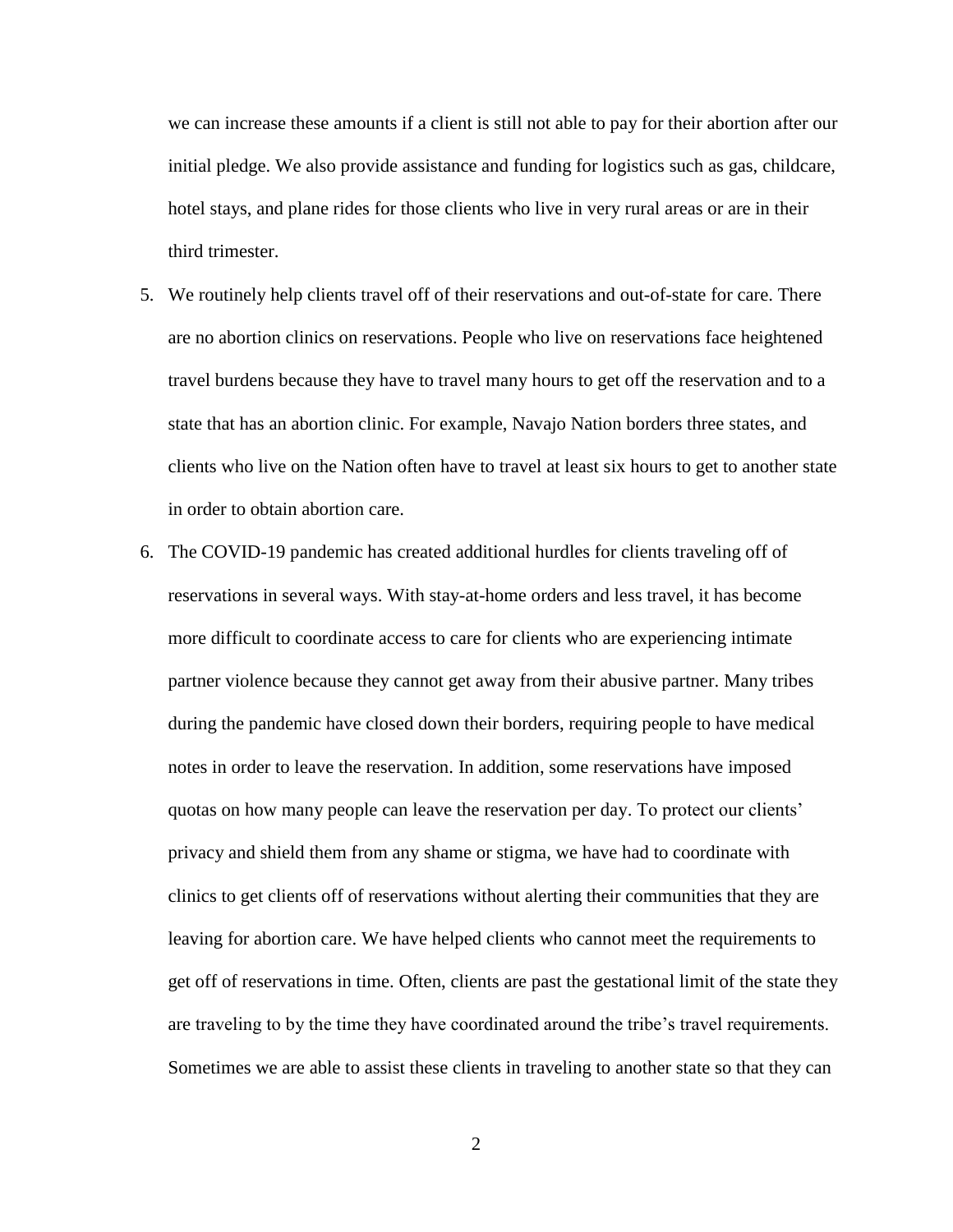obtain the care they need; other times these clients stop reaching out to us once they have learned that they are past the gestational limit for the state they are traveling to. Based on our work with pregnant Indigenous people and the lack of access to abortion care on reservations, we believe some of these people were not able to get an abortion and had to carry to term.

- 7. Many of our clients are their family's sole economic earners and caregivers to multiple family members. It is common for our clients to live in intergenerational households, where they are caring for a grandparent, child, or other relative. The travel distances to get to an abortion clinic require our clients to be away from home for multiple days. It is difficult for our clients to find care coverage, which often further delays their ability to receive abortion care.
- 8. Misinformation on abortion care is rampant in Indigenous communities. IWR interacts with many people who are not aware of what services the Indigenous Health System ("IHS") provides. IHS does not provide abortions. Some of our clients do not know that and first go to IHS because that is the only healthcare provider for Indigenous communities. This results in delays in these clients receiving abortion care. Because IHS providers are not required to provide patients with information about abortion care, our clients may not even know that abortion is an option and those who do know are forced to seek out information and resources on their own. Other clients who are not on a reservation are often confused about what the abortion laws are in their state and rely on untrustworthy sources to try to find out what they need to do to get an abortion. For example, there has been an increase in Crisis Pregnancy Centers ("CPCs") across the states we serve, and we have seen more clients being misled by CPCs who they

3